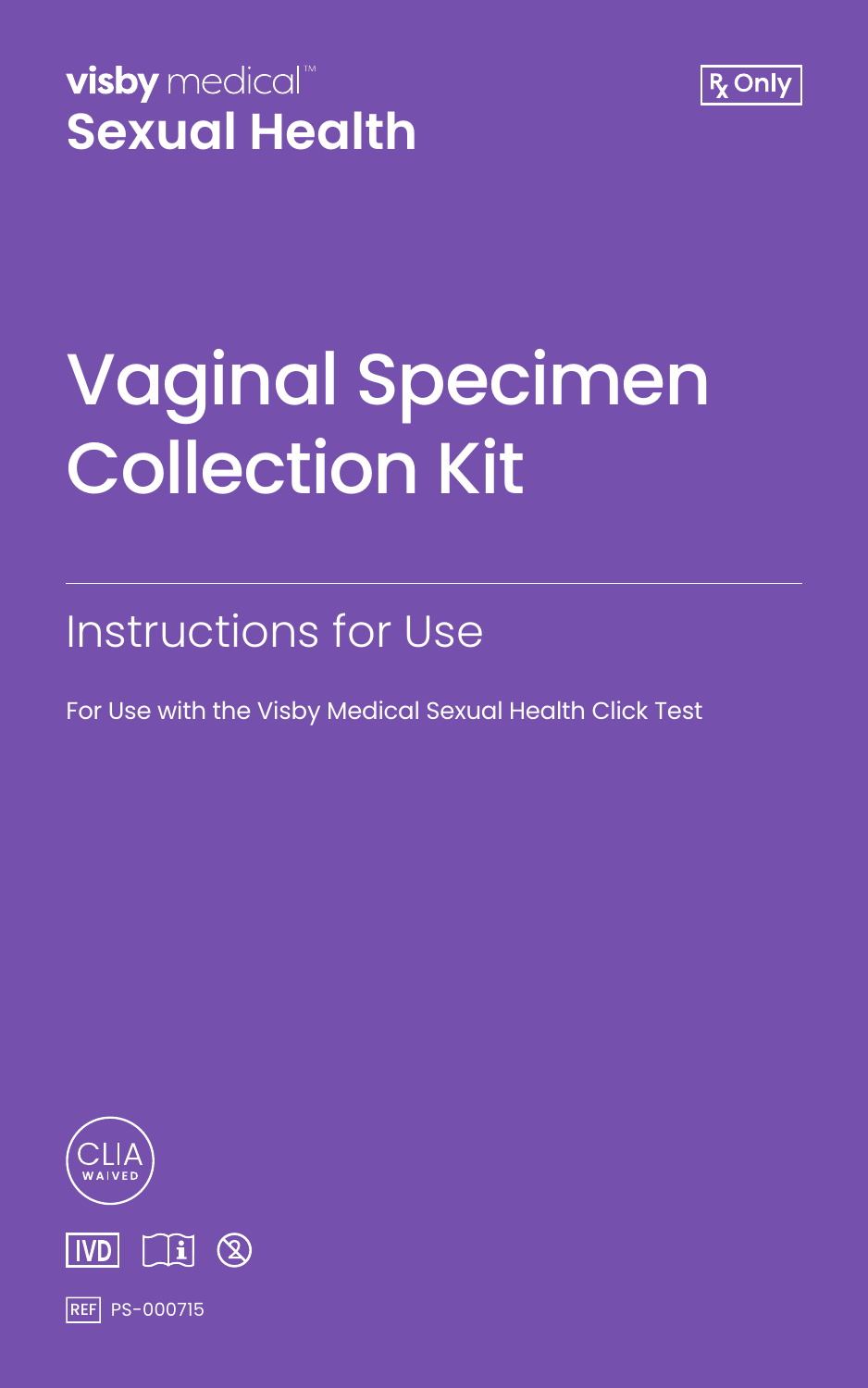#### **Collection Kit Name**

Visby Medical Sexual Health Vaginal Specimen Collection Kit

#### **Common or Usual Name**

Vaginal Specimen Collection Kit

#### **Intended Use**

The Visby Medical Sexual Health Vaginal Specimen Collection Kit is designed to collect, preserve, and transport *Chlamydia trachomatis* (CT), *Neisseria gonorrhoeae* (NG), and *Trichomonas vaginalis* (TV) in patient-collected vaginal specimens from symptomatic and asymptomatic women prior to analysis with the Visby Medical Sexual Health Click Test. The Vaginal Specimen Collection Kit is not for home use.

#### **Summary and Explanation of the Procedure**

Consult Visby Medical Sexual Health Click Test Instructions for Use (**https://www. visbymedical.com/sti-click-ifu/**).

#### **Principles of the Procedure**

The Visby Medical Sexual Health Vaginal Specimen Collection Kit consists of a flocked swab and a tube containing collection media. After collection of a vaginal specimen, the swab is placed into the collection media tube and gently tapped against the bottom of the tube. The swab is then discarded and the tube returned to the health care provider.

#### **Materials**

#### **Provided Materials**

Each 50 pack contains:

| Component                    | Quantity | <b>Description</b>                        |
|------------------------------|----------|-------------------------------------------|
| Swab                         | 50       | Individually wrapped, sterile swab        |
| Collection Media             | 50       | Tube containing collection media (3.2 mL) |
| Self-Collection Instructions | 50       | Pack of self-collection instructions      |

**Note:** Safety Data Sheets (SDS) are available at Visby Medical Customer Support 1-833-468-4729 (1-833-GoVisby).

#### **Materials Required but Not Supplied**

- Patient Label
- Visby Medical Sexual Health Click Test

#### **Warnings and Precautions**

- 1. For in vitro diagnostic use. Rx only.
- 2. Do not apply the collection media directly onto the skin or mucous membranes or take internally.
- 3. Use the Visby Medical Sexual Health Vaginal Specimen Collection Kit only as directed.
- 4. Do not insert the swab into the vagina more than approximately 2 inches.
- 5. Treat all biological specimens, including used Vaginal Specimen Collection Kits, as if capable of transmitting infectious agents. Because it is often impossible to know which may be infectious, all biological specimens should be treated with standard precautions.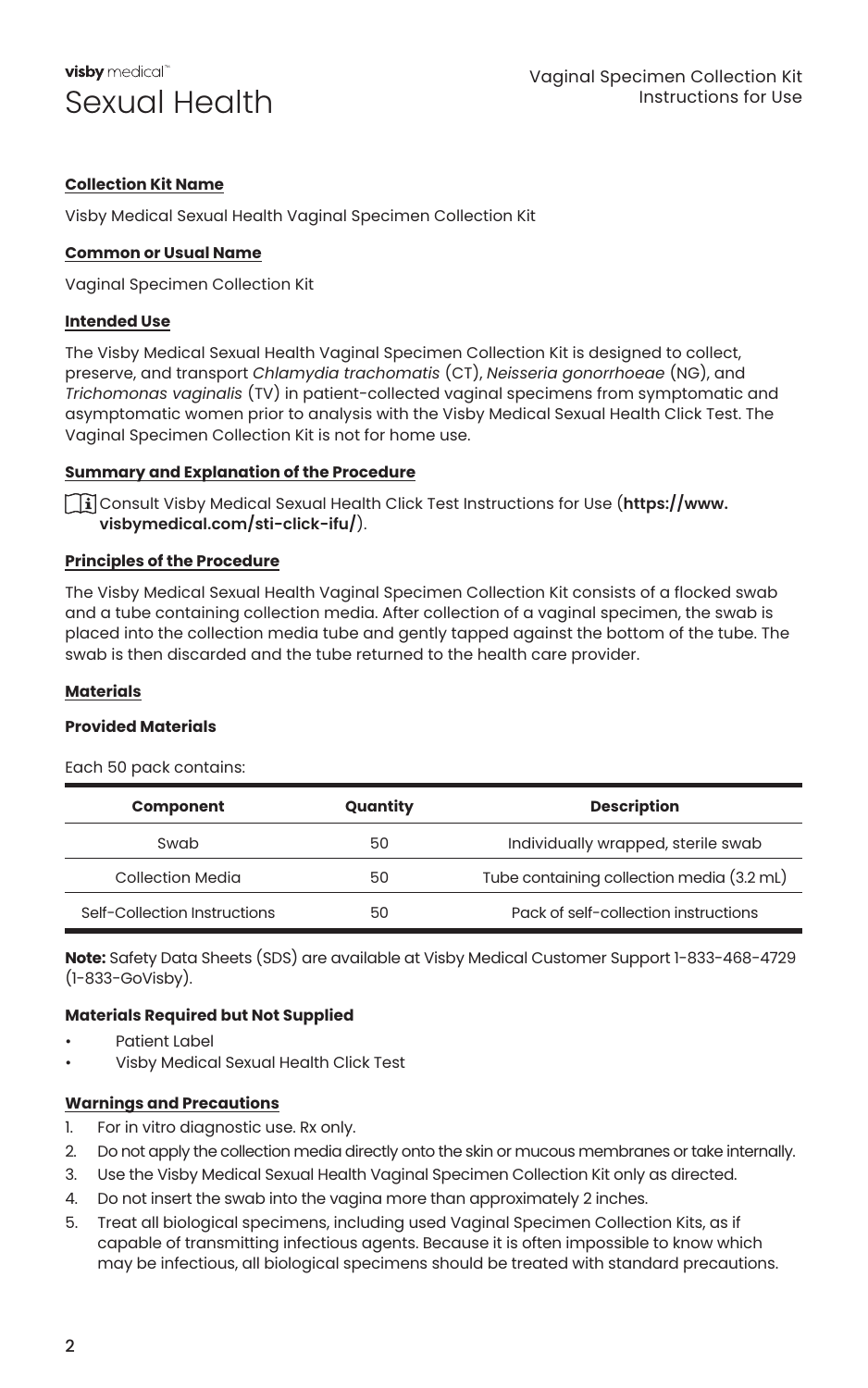Guidelines for specimen handling are available from the U.S. Center for Disease Control and Prevention and the Clinical Laboratory Standards Institute.<sup>1,2</sup>

- 6. Take care to avoid cross-contamination during the specimen handling steps. Specimens can contain extremely high levels of organisms.
- 7. Maintain proper storage conditions during specimen shipping to ensure the integrity of the specimen. Specimen stability under shipping conditions other than those recommended has not been evaluated.
- 8. Only patient-collected vaginal swab specimen taken with the Visby Medical Vaginal Specimen Collection Kit should be used with the Visby Medical Sexual Health Click Test.
- 9. Do not collect the sample if the following products have been used within the last 48 hours: douches, washes, lubricants, vaginal wipes, vaginal moisturizers, antiperspirants, deodorants or feminine hygiene spray in the genital area.
- 10. Do not use the Vaginal Specimen Collection Kit if it appears to be damaged or opened.
- 11. The specimen collection media is a clear, colorless, and odorless solution. Do not use if the solution appears discolored or has a strong odor.
- 12. Do not use the Vaginal Specimen Collection Kit past its expiration date.
- 13. The Visby Medical Sexual Health Vaginal Specimen Collection Kit may contain irritants. Do not ingest the contents of the tube. If the contents of the tube are splashed in your eyes,  $\triangle$  flush your eyes with water. If the contents splash onto your skin, wash with soap and water. If irritation persists, notify a health care provider.
- 14. If a spill with the Vaginal Specimen Collection Kit occurs, soak up material with an absorbent. Spray the contaminated area and materials with 10% bleach. Wipe down the surface so that it is saturated with bleach and let rest for at least 10 minutes. Once a minimum of 10 minutes has passed, spray the area with 70% ethyl or isopropyl alcohol and wipe down the surface. Discard the Vaginal Specimen Collection Kit according to the Institution's standard practices. Use a new Visby Medical Sexual Health Vaginal Specimen Collection Kit to collect a new sample.
- 15. Do not dilute patient samples.
- 16. Women who have symptoms suggesting Pelvic Inflammatory Disease (PID) should not use the patient collected swab specimen as a replacement for a pelvic exam.

#### **Specimen Collection and Handling**

#### **Specimen Collection**

**Note:** Ensure that patients read and understand the Self-Collection Instructions before providing them with the Visby Medical Sexual Health Vaginal Specimen Collection Kit.

All specimens tested with the Visby Medical Sexual Health Click Test must be collected with the Visby Medical Vaginal Specimen Collection Kit and in accordance with the Self-Collection Instructions (provided below).

#### **Vaginal Specimen Collection Kit and Sexual Health Click Test Storage Conditions**

80% 36°F  $\sqrt{ }$ -86°F  $\%$  $(2^{\circ}C)^{\sim}$  (30 $^{\circ}C$ ) 30% **TEMPERATURE HUMIDITY DO NOT** freeze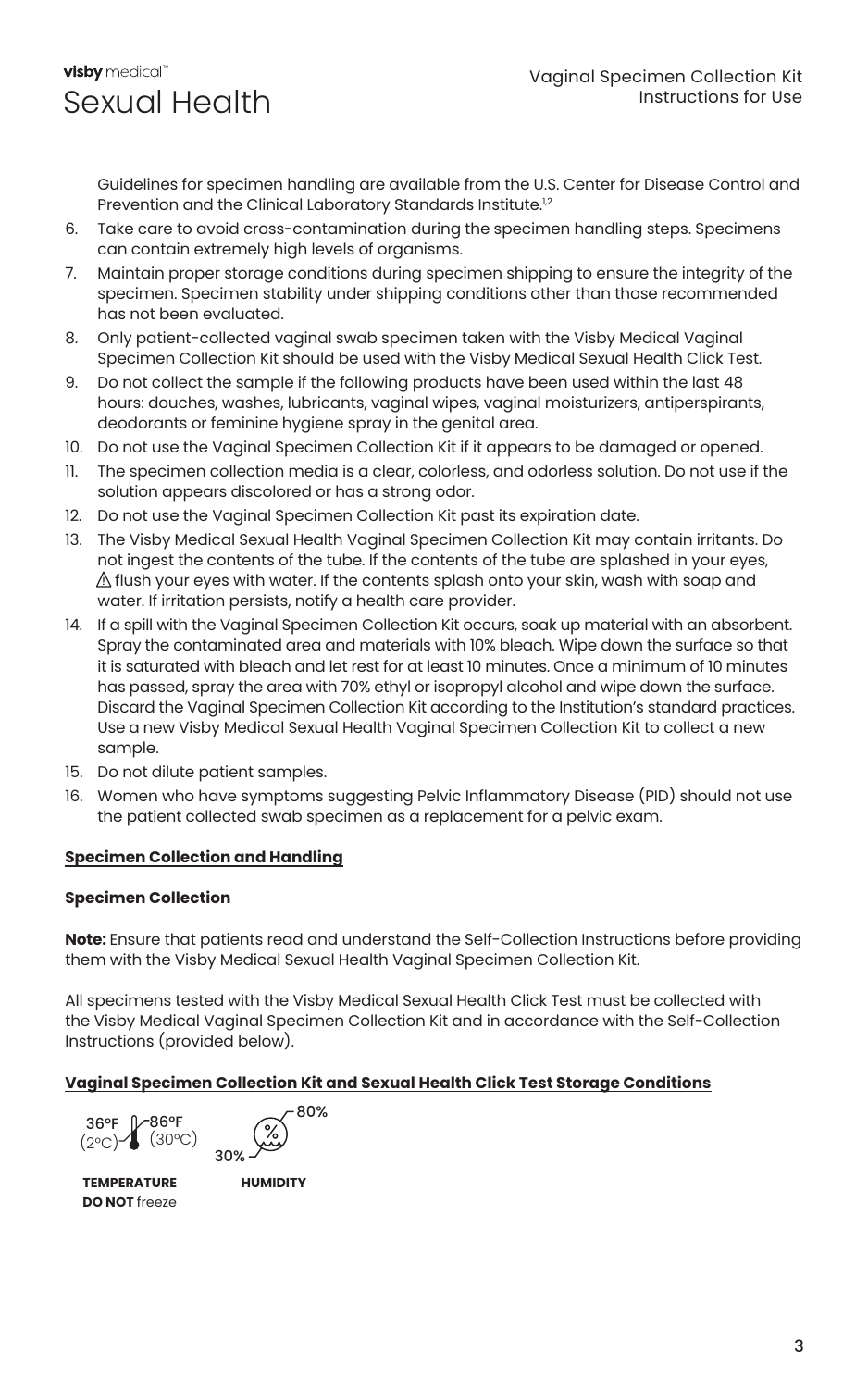

Wash your hands and undress from the waist down.

Open the Visby Vaginal Specimen Collection Kit, and set aside the tube.



Unwrap the swab.

A Do not touch the soft tip of the swab with your finger or on any surfaces. If you do or if the swab has no tip, discard it and start again with a new kit.

# **STEP 3** Hold Swab **STEP 4** Collect Sample

Hold the swab in your hand by placing it between your thumb and your forefinger.

Carefully insert the soft tip of the swab about 2 inches into the opening of the vagina.



Gently rotate the swab for 10-30 seconds, making sure that the swab touches the walls of the vagina.

A Remove the swab and keep in your hand during Step 5.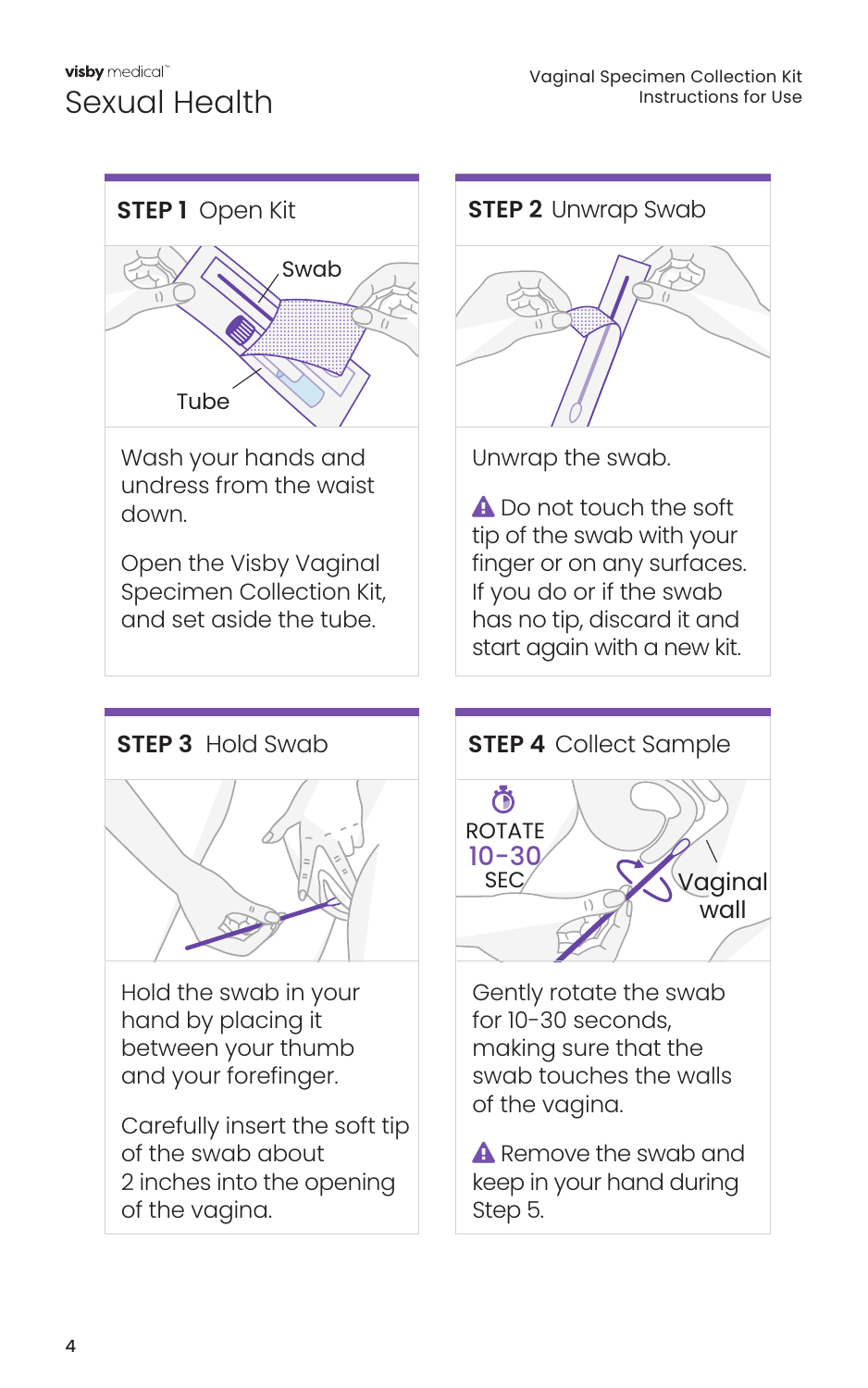



Gently tap the swab against the bottom of the tube for 15 seconds. Avoid splashing. Lift the swab out of the tube and discard appropriately.



Tightly screw the cap on the tube.

Wash your hands with soap and water. Return the tube to your careprovider.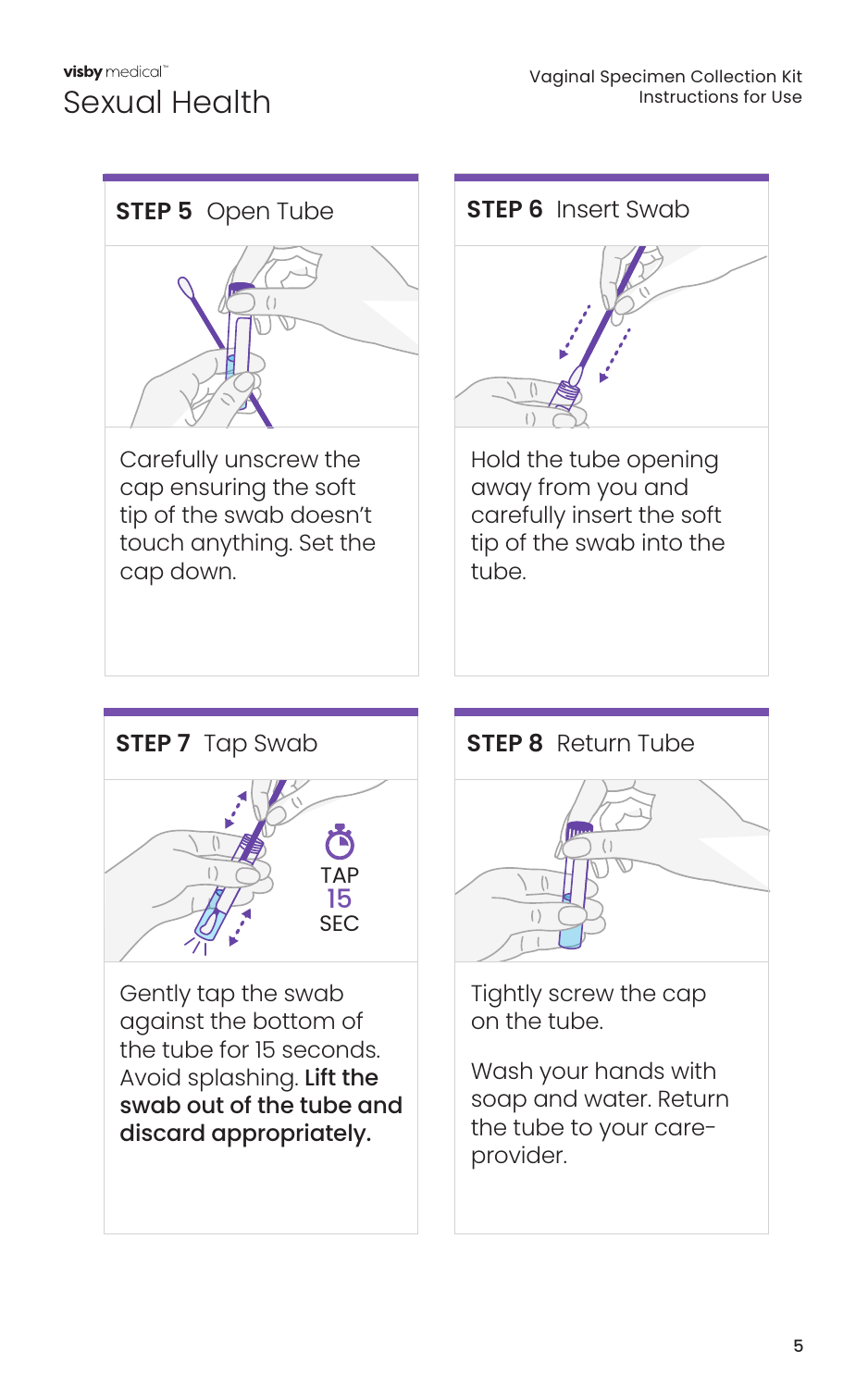#### **Specimen Transport and Storage**

#### *Vaginal Specimen Collection Kit*

Store the Vaginal Specimen Collection Kit between 36°F and 86°F (2°C and 30°C), 30% and 80% humidity. Do not freeze.

#### *Specimen*

Patient specimens collected with the Vaginal Specimen Collection Kit can be stored at room temperature up to 4 hours between 68°F and 86°F (20°C and 30°C), refrigerated up to 4 hours between 36°F and 46°F (2°C and 8°C), or frozen for up to 90 days at less than 5°F (-15°C).

For refrigerated specimens, ensure the cap is securely tightened. Invert specimen tube at least 5 times to re-suspend any settled specimen particulates or mucus before loading the Visby Medical Sexual Health Click Test.

For frozen specimens, allow the tube to thaw out on the bench top for 1-2 hours prior to use. Once thawed, ensure the cap is securely tightened. Invert specimen tube at least 5 times to re-suspend any settled specimen particulates or mucus before loading the Visby Medical Sexual Health Click Test.

Note: Specimens should be labeled and shipped in compliance with applicable state, federal, and international regulations covering the transport of clinical specimens and etiologic/ infectious substances. Time and temperature conditions for storage must be maintained during transport.

#### **Limitations**

- 1. Use the Visby Medical Sexual Health Vaginal Specimen Collection Kit only with the Visby Medical Sexual Health Click Test. Performance has not been established with other products.
- 2. The performance of the Vaginal Specimen Collection Kit has not been evaluated in women less than 14 years of age.
- 3. The Vaginal Specimen Collection Kit application is limited to clinical settings where support and counseling are available to explain the procedures and precautions.

#### **References**

- 1. Centers for Disease Control and Prevention. Biosafety in microbiological and biomedical laboratories. 5<sup>th</sup> Edition.
- 2. CLSI Publication M29. Protection of laboratory workers from occupationally acquired infections; Approved Guideline. 4<sup>th</sup> Edition.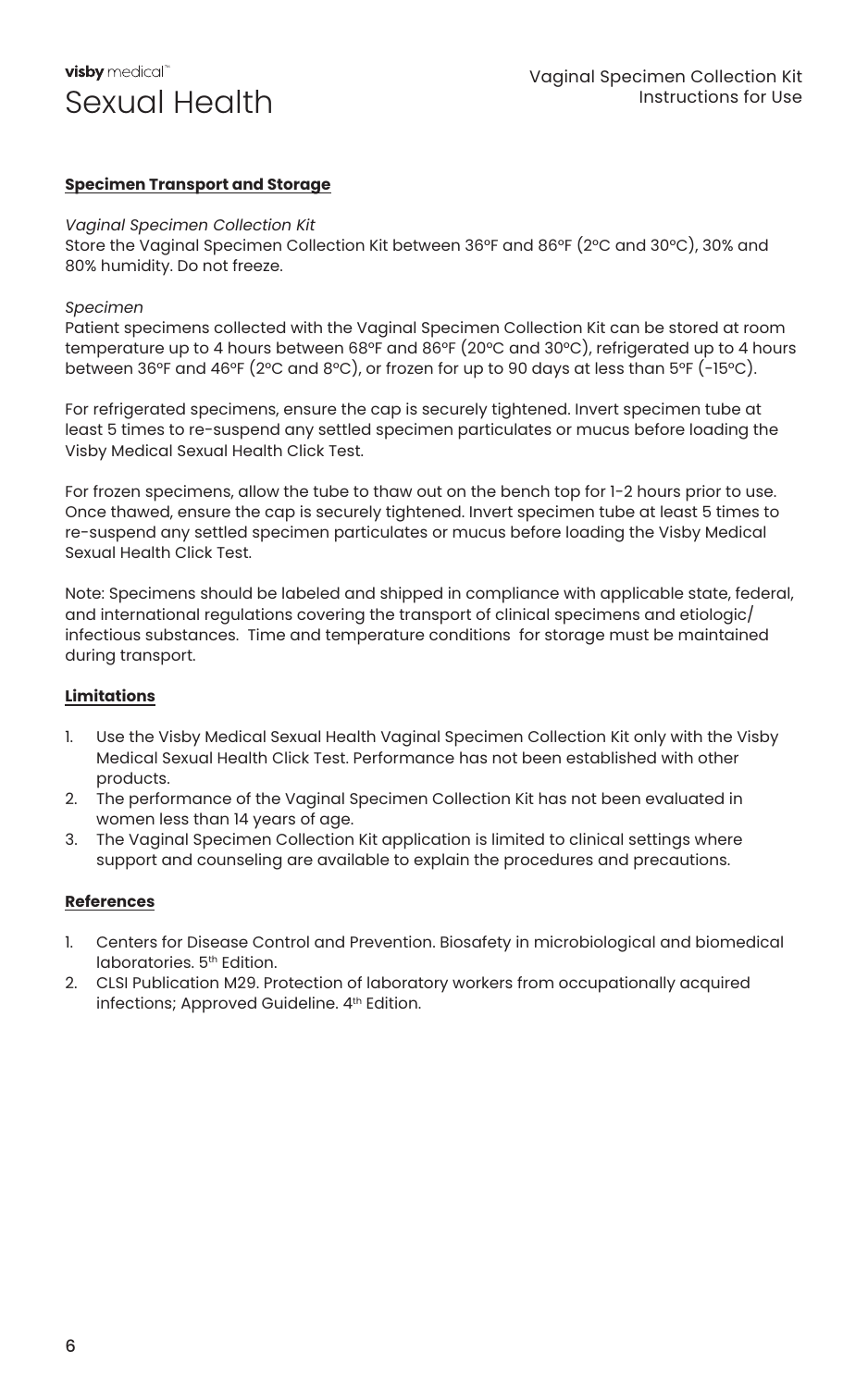#### **Index of Symbols**

| Symbol            | Symbol Title (ISO 15223-1 Reference No.)   |  |
|-------------------|--------------------------------------------|--|
| <b>STERILE EO</b> | Sterilized using ethylene oxide (5.2.4)    |  |
| <b>REF</b>        | Catalog Number (5.1.6)                     |  |
|                   | Do not reuse (5.4.2)                       |  |
|                   | Fragile, Handle with care (5.3.1)          |  |
| LOT               | Batch code (5.1.5)                         |  |
| <b>R</b> Only     | Prescription Use Only (21 CFR 801.109)     |  |
|                   | Caution (5.4.4)                            |  |
|                   | Consult instructions for use (5.4.3)       |  |
|                   | Manufacturer (5.1.1)                       |  |
|                   | Use by date $(5.1.4)$                      |  |
|                   | Temperature limitation (5.3.7)             |  |
|                   | Humidity limitation (5.3.8)                |  |
|                   | In vitro diagnostic medical device (5.5.1) |  |
|                   | Do not use if package is damaged (5.2.8)   |  |



Visby Medical, Inc. 3010 North First Street San Jose, CA 95134

Email: <u>support@visbymedical.com</u><br>Website: <u>www.visbymedical.com</u><br>Customer Su<mark>pport</mark>: 1-833-468-4729 (1-833-GoVisby)

Visby Medical and the Visby Medical logo are trademarks of Visby Medical, Inc.